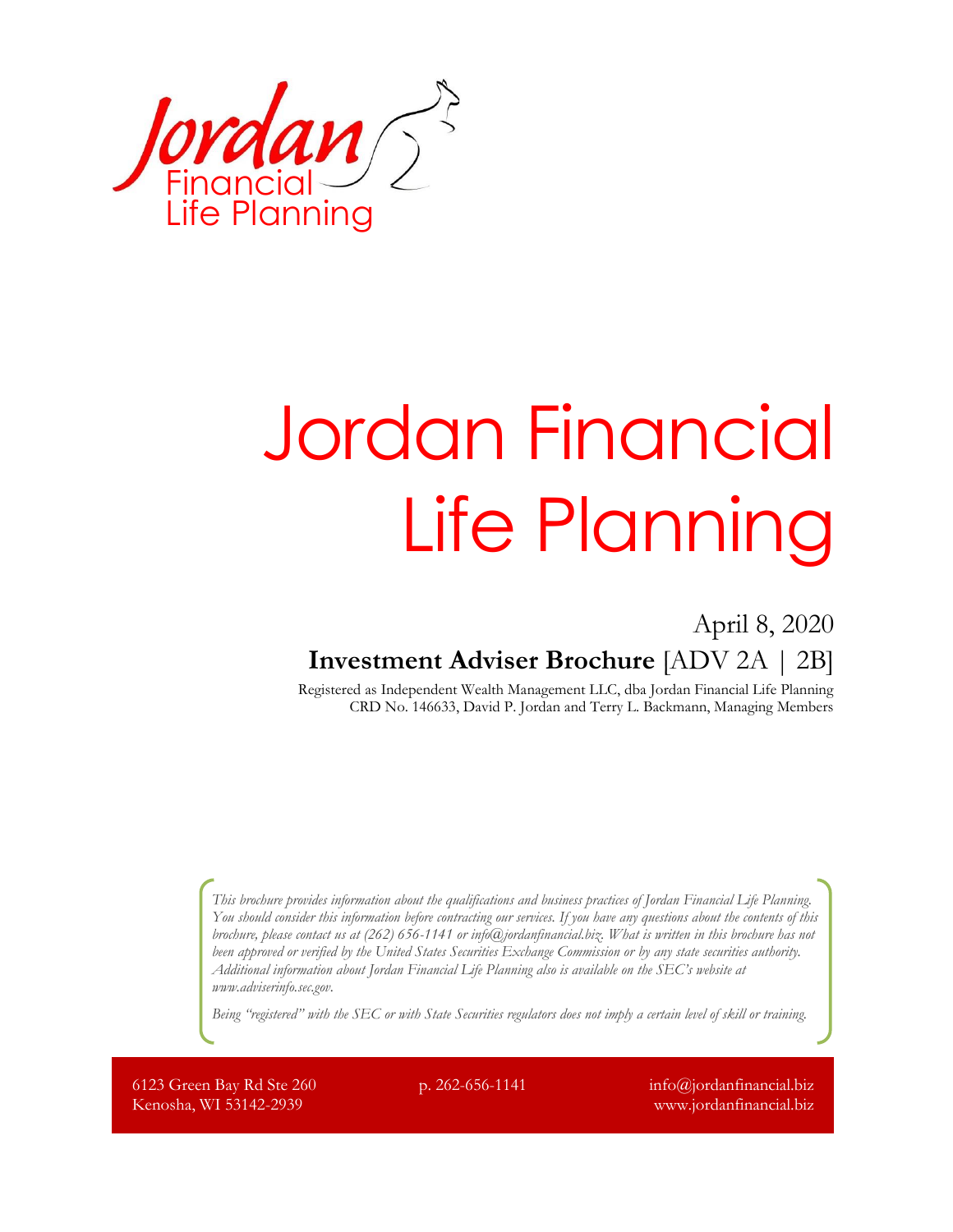# ADV 2A | Investment Adviser Brochure

## **Item 2 Material Changes**

Our most recent update to Form ADV Part 2 was made in April, 2020. Our business activities have not changed materially since the time of that update.

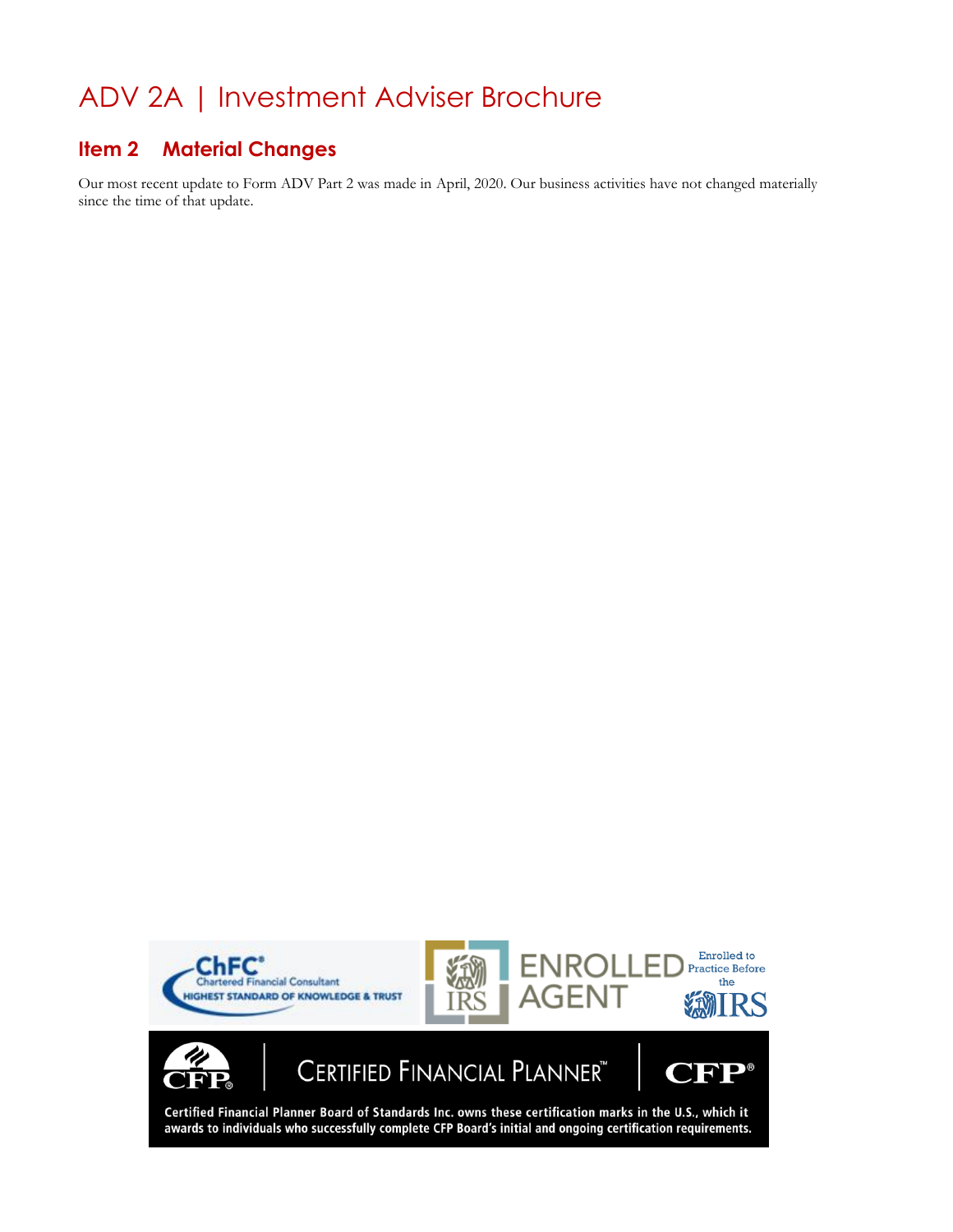## **Table of Contents**

| Item 2                  |                                                                                          |  |  |
|-------------------------|------------------------------------------------------------------------------------------|--|--|
| Item 3                  |                                                                                          |  |  |
| Item 4                  |                                                                                          |  |  |
| A.                      |                                                                                          |  |  |
| B.                      |                                                                                          |  |  |
| $C_{\cdot}$             |                                                                                          |  |  |
| D.                      |                                                                                          |  |  |
| E.                      |                                                                                          |  |  |
| Item 5                  |                                                                                          |  |  |
| $\overline{A}$ .        |                                                                                          |  |  |
| В.                      |                                                                                          |  |  |
| $\mathcal{C}$           |                                                                                          |  |  |
| D.                      |                                                                                          |  |  |
| E.                      |                                                                                          |  |  |
| Item 6                  |                                                                                          |  |  |
| Item 7                  |                                                                                          |  |  |
| Item 8                  |                                                                                          |  |  |
| $\mathcal{A}.$          |                                                                                          |  |  |
| В.                      |                                                                                          |  |  |
| C.                      |                                                                                          |  |  |
| Item 9                  |                                                                                          |  |  |
| Item 10                 |                                                                                          |  |  |
| Item 11                 | Code of Ethics, Participation or Interest in Client Transactions and Personal Trading 10 |  |  |
| A.<br>В.                |                                                                                          |  |  |
| $\overline{C}$ .        |                                                                                          |  |  |
| Item 12                 |                                                                                          |  |  |
| $\mathcal{A}.$          |                                                                                          |  |  |
| В.                      |                                                                                          |  |  |
| $\mathcal{C}$           |                                                                                          |  |  |
| Item 13                 |                                                                                          |  |  |
| A.                      |                                                                                          |  |  |
| B.                      |                                                                                          |  |  |
| Item 14                 |                                                                                          |  |  |
| Item 15                 |                                                                                          |  |  |
| Item 16                 |                                                                                          |  |  |
| Item 17                 |                                                                                          |  |  |
| A.                      | $Proxv$ Voting<br>13                                                                     |  |  |
| В.                      |                                                                                          |  |  |
| Item 18                 |                                                                                          |  |  |
| Item 19                 |                                                                                          |  |  |
| $A$ .                   |                                                                                          |  |  |
| В.                      |                                                                                          |  |  |
| C.                      |                                                                                          |  |  |
| D.<br>Е.                |                                                                                          |  |  |
|                         |                                                                                          |  |  |
| <b>ADV<sub>2B</sub></b> |                                                                                          |  |  |
| Item 1                  |                                                                                          |  |  |
| Item 2                  |                                                                                          |  |  |
| F.<br>$\mathcal{G}$ .   |                                                                                          |  |  |
| Item 3                  |                                                                                          |  |  |
| Item 4                  |                                                                                          |  |  |
| Item 5                  |                                                                                          |  |  |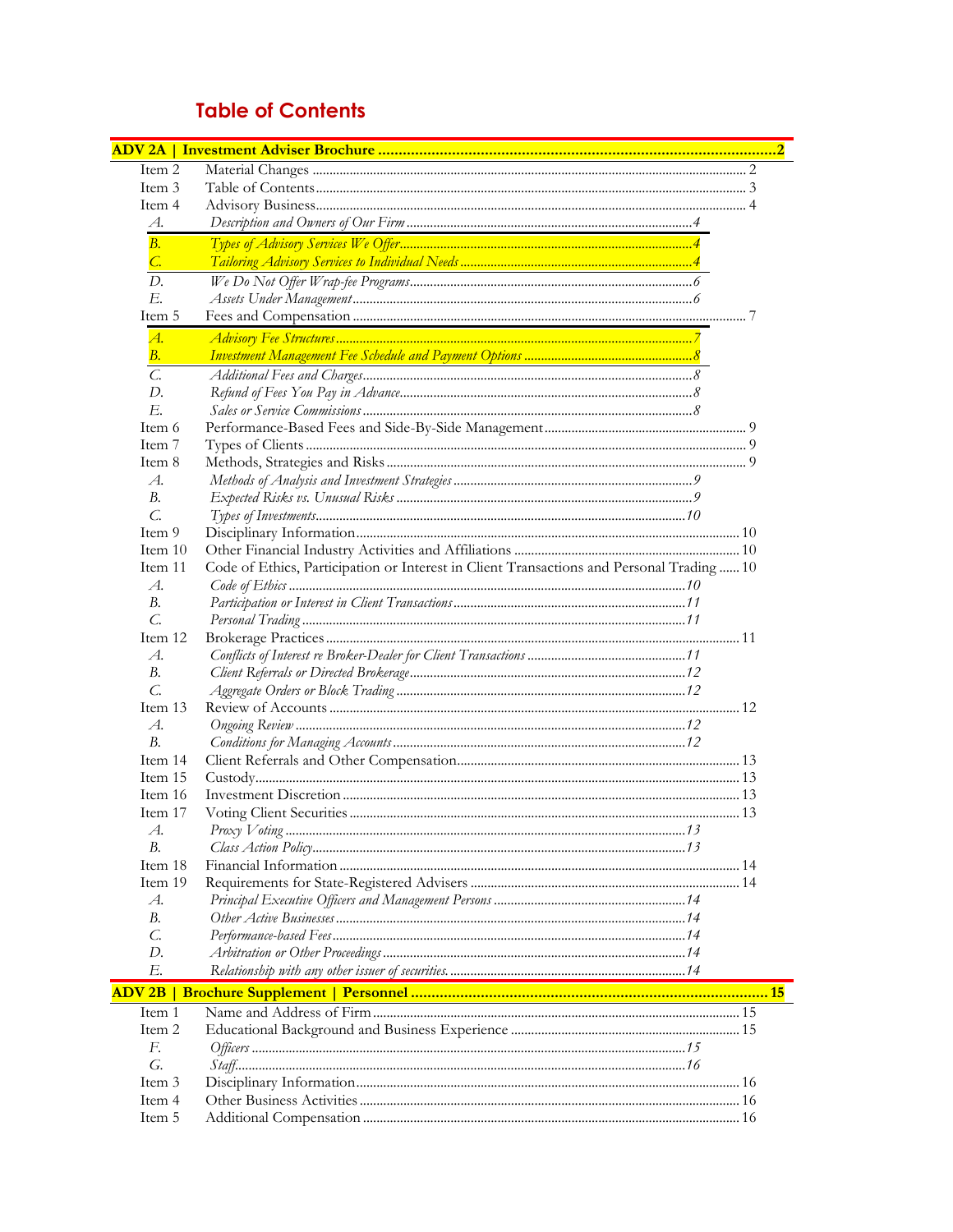## **Item 4 Advisory Business**

#### **A. Description and Owners of Our Firm**

Independent Wealth Management LLC, doing business as Jordan Financial Life Planning ("Jordan Financial," "the firm," "we," "our," "us"), has been providing investment advisory services, which includes active, personalized portfolio management and financial life planning, advice and coaching, on a one-time ("limited" or "project") or ongoing ("retainer") basis since 2005. The principal owners are David Jordan and Terry Backmann. See supplementary information regarding educational background and business experience in [ADV 2B | Brochure Supplement | Personnel.](#page-14-0)

## **B. Types of Advisory Services We Offer**

## **1. Financial Life Planning Services**

We develop financial and investment recommendations by meeting with you in individual consultations about financial concerns and/or investment-related matters. The topics of discussion, consultation and advice may include other lifetransition and goal-planning or business/professional matters outside of the investment or purely financial arena. Frequently, we refer to these services collectively as financial planning and financial life planning. When you engage our services, we use a Financial Services Agreement to state terms, costs and related details.

We offer investment advice and recommendations within the scope of one-time or ongoing financial planning relationships that you engage us to fulfill. You retain full discretion over whether to implement investment recommendations. Simply retaining Jordan Financial in a one-time or ongoing planning engagement does not grant us any direct or discretionary authority over your accounts. You may separately grant discretionary [investment management](#page-3-0) by authorizing the particular section of the Financial Services Agreement.

For example, we provide non-discretionary investment advice and recommendations for your outside accounts, such as 401(k) plans or 403(b) accounts. This typically entails periodic reviews of available investment choices as they relate to your specific asset allocation or other strategies. This analysis forms the basis for recommendations regarding your accounts under review, and how they contribute to your overall financial goals.

As of January1, 2020 we advise clients or assist clients to manage \$9,040,946 in a non-discretionary capacity congruent with financial planning recommendations.

#### <span id="page-3-0"></span>**2. Investment Management Services**

We offer investment management for accounts that you specifically transfer to a custodian that recognizes and agrees to allow the investment adviser/client relationship over your accounts. As limited power of attorney over designated accounts, we have discretionary authority over the investment and trading decisions consistent with your investment goals and risk tolerances. For specific types of securities typically used in client portfolios, se[e page 10.](#page-9-0)

#### <span id="page-3-1"></span>**C. Tailoring Advisory Services to Individual Needs**

## **1. Financial Life Planning Services**

#### *Philosophy of Financial Life Planning*

Financial life planning begins with your life situation, goals and values, seeking to align your financial resources with these factors. Planning is usually more than a one-time evaluation; it is a lifelong process to become aware of your own current reality and direction. Our planning relationship brings value when we assist you to gain this awareness. When your financial arrangements are aligned clearly with your immediate or lifelong purpose, you will have the best chance to move through life transitions gracefully and ultimately attain personalized financial results tied to your goals.

#### *Process of Financial Planning*

Following practice standards established by the Certified Financial Planner Board of Standards, financial planning is a process that includes establishing the planning relationship, gathering and processing financial and other pertinent information, analyzing the data, recommending appropriate solutions or courses of action, and establishing a process to monitor the implementation of the plan for results and future changes. These steps are explained further using the Awareness, Alignment and Action methodology.

#### Awareness

We begin the planning process by asking a lot of questions to become aware of your current financial and life situations. The first meeting, designed to let us get to know each other and decide if we want to enter into a planning relationship, helps you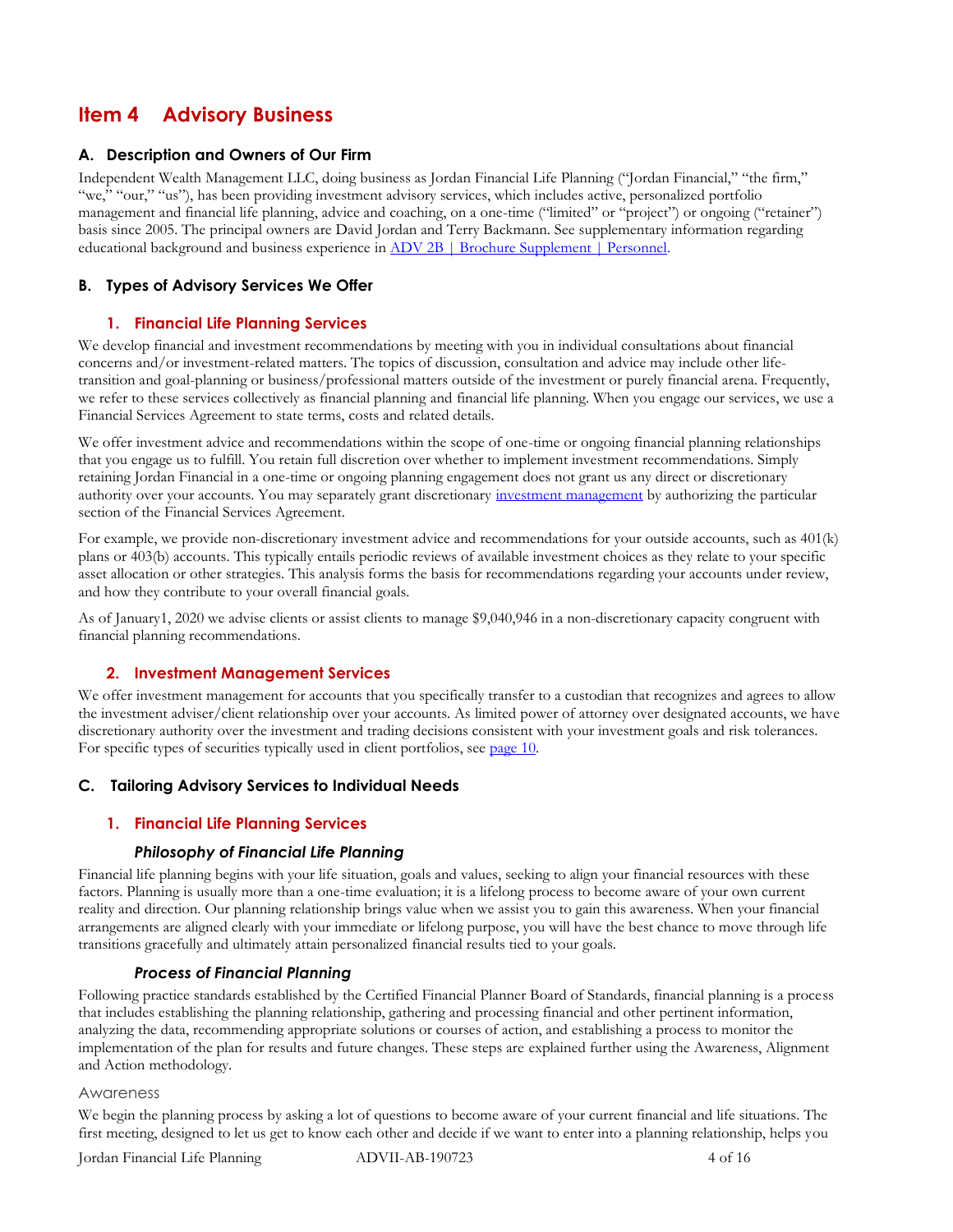gain a sense of direction and allows us to hear your expectations. This meeting, usually up to an hour, is free of charge. At this point, we typically agree on the scope of the plan, the cost, and a timeline to complete our work.

In the next step, we ask in-depth questions to explore anticipated life transitions, establish goals, and become aware of your values and your current and desired financial characteristics. We gather financial and other relevant information by assisting you to complete our factfinder, supported by documents and statements, to provide details of present and future assets and liabilities, insurance, income and tax deductions, as well as other cash-flow and tax-management issues.

#### Alignment

To start the process of bringing alignment between your financial situation and life goals, we analyze your current finances to produce a realistic picture of your income, net worth and cash flow. After these numbers are verified and balanced, we develop financial solutions or recommendations that align with your expectations and goals for a full and satisfying financial future. Every goal, short, medium or long-term, is analyzed with the view to making the best possible use of your financial resources using conservative projections into the future.

#### Action

We develop a detailed action plan as part of the final plan document. We might include recommendations to change financial behavior, purchase financial products, change savings and investment strategies, or refer you to appropriate professionals such as attorneys, accountants, insurance agents or specialists, and a schedule for monitoring results and future changes.

If the implementation of a written financial plan, as outlined above, means providing periodic financial, technical or behavioral advice according to your stated objectives and time frame, we may agree to enter into an ongoing planning relationship. Whether to educate, motivate or advise you in implementing planning objectives that require behavioral change, technical knowledge, including non-discretionary review of financial accounts to which you retain management oversight, or practical strategies, an ongoing or retainer financial engagement can have lasting positive financial consequences.

## *Scope of Financial Planning*

The scope of a financial plan will address specific concerns you might have from the perspective of one or more of the following financial building-blocks or subject areas:

- Cash Flow Management includes developing a current and projected cash flow statement and balance sheet. We compare your current financial situation with how it might look if you take our advice.
- Investment Analysis is concerned with determining an appropriate investment strategy for each of your savings targets. We make general or specific recommendations with regard to asset allocation or selection of suitable assets to accomplish or better serve your goals.
- Retirement Planning develops savings targets and tax-optimized distribution strategies, assessing cash flow for retirement, and planning for life events and transitions.
- Tax Management includes developing an income statement, projects potential taxation trends applicable to your expected income sources and recommends ways to minimize tax exposure over time.
- Risk Management assesses your exposure to common risks such as dying too soon, getting sick or hurt or living too long, and recommends the use of appropriate insurance coverage if it makes financial and personal sense.
- Estate Planning analyses your goals for disposing or making gifts of your estate assets, and recommends appropriate legal documents such as wills, trusts, or buy/sell agreements and the like to accomplish your goals more effectively.

#### *Information You Provide*

We ask that you provide us with current, accurate information regarding your investment portfolio and financial situation, as well as any and all related documents we request. You are responsible for determining whether the information you provide is accurate. Financial life planning services, recommendations and investment decisions are based on information you provide, including but not limited to your financial condition, investment objectives, risk-tolerance level, investment time frame and tax status ("investment factors"). We ask that you promptly inform us of any changes in your investment factors or other material facts that might affect the advice or financial life planning services that we provide.

## *Other Considerations*

When a written analysis or financial plan is requested, we are responsible for the analysis of your data and the preparation of the report or plan along with the services we agreed to perform when you engaged us for service. Generally, we use thirdparty financial analysis software to help us produce financial plans, asset-allocation models, portfolio analyses, and similar written reports and projections. You may disregard the whole or part of the plan and use your discretion whether to follow our advice, or how much and how long and which custodian you use for us to manage or advise you on your investments.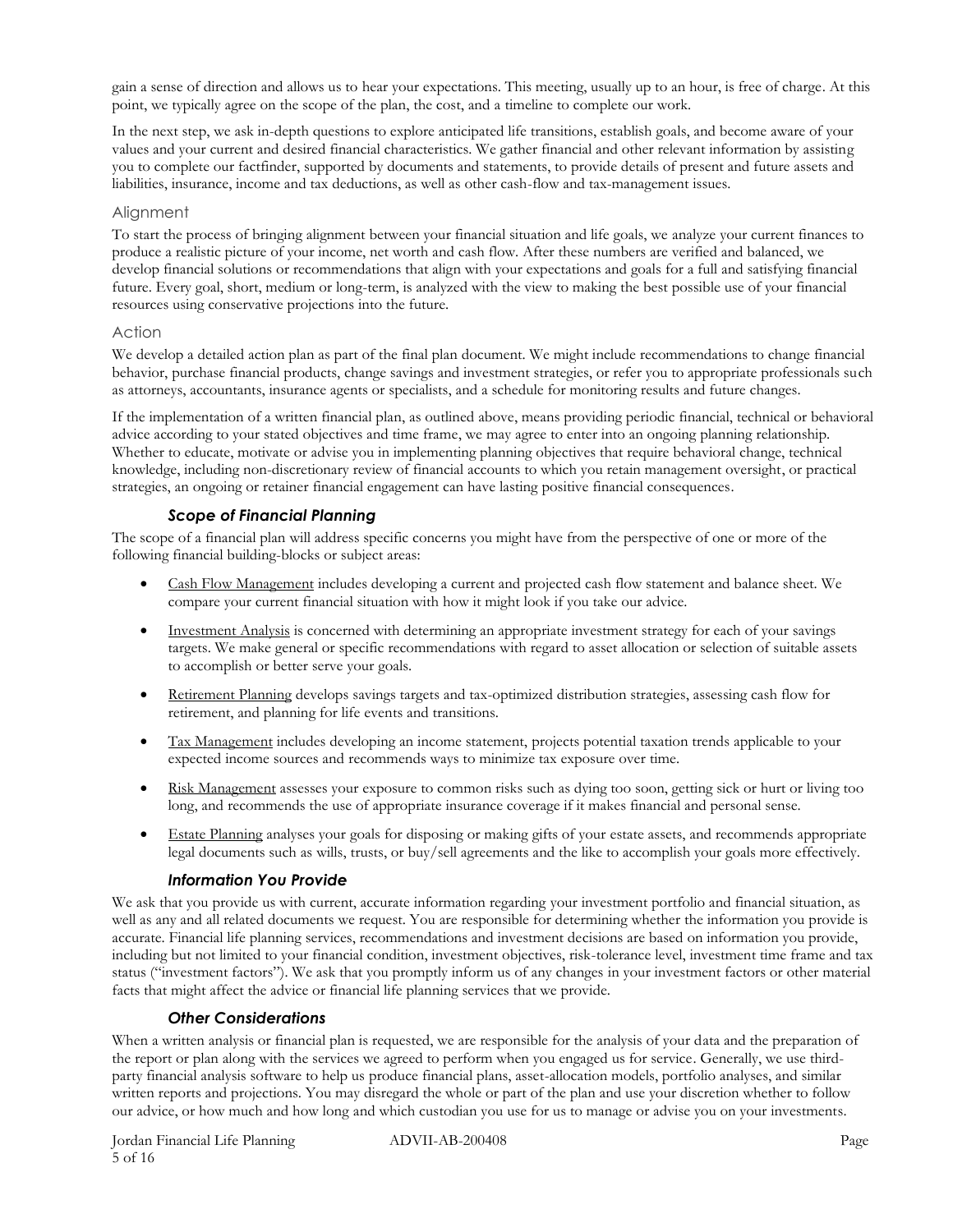Please understand that we may perform similar services for other clients, and that we may give advice or take actions for those clients that differ from the advice given or the timing or the nature of any action taken for you.

## **2. Investment Management Services**

#### *Initial Review*

When we complete the initial review and analysis of your information, we will meet with you to recommend an investment portfolio based on various factors, including, but not limited to, your financial condition, investment objectives, risk-tolerance level, investment time frame and tax status ("investment factors").

New client accounts are reviewed on the following criteria:

| Age                                       | Mitigating circumstances |
|-------------------------------------------|--------------------------|
| Amount of assets                          | Net worth                |
| Current and recommended asset allocations | Risk tolerance           |
| Goals and needs                           | Suitability              |
| Human capital                             | Tax situation            |
| Income                                    | Time horizon             |

#### *Investment Policy*

To effectively manage accounts, we expect you to provide current and accurate information regarding your investment portfolio and financial situation, along with any additional documents or information that we request. All recommendations and investment decisions rely on the information you provide. It is your responsibility to determine whether the information you provide to us is accurate. The compilation of your information, life transitions, goals and expectations along with your investment factors are collectively referred to as your Investment Policy.

We ask that you contact us if there are any changes in your financial situation or investment objectives, any material changes to your ownership interest or control of the account, or if you wish to impose any reasonable restrictions on the management of the account, types of securities or to modify existing instructions. You agree to execute all applicable documents we require on behalf of the custodian to establish the account and discretionary trading authorization.

## **D. We Do Not Offer Wrap-fee Programs**

## **E. Assets Under Management**

## **1. Investment Advice | Non-Discretionary**

Non-discretionary investment advice, typically referring to analyzing and recommending asset allocation, investment strategies or helping you select specific securities where it is your responsibility to implement, is offered one time or in an ongoing retainer relationship as part of an overall financial plan. See [Financial Life Planning](#page-3-1) Services.

## **2. Investment Management | Discretionary**

We offer "hands-free" investment management for accounts that you specifically transfer to a custodian that recognizes and agrees to allow the investment adviser/client relationship over your accounts. You contract with us to provide continuous, active, individualized management for each account. We perform these services under the terms of agreement made with you, the client, and with the custodian of the assets. As of January 1, 2020, we manage \$57,116,350 for clients on a discretionary basis.

We assist you by opening an advisory brokerage account or accounts, as appropriate (collectively, "account") and, based on the information you provide, manage the allocation and selection of investments in each account. We provide ongoing oversight and direct the investments of the account as to whether we purchase, sell or continue to hold securities, subject to any restrictions that you or the custodian may impose.

Discretionary investment management means that, when we deem appropriate for your best interests and without further consultation with you, we may:

- Buy, sell, exchange, convert and otherwise trade in any stocks, bonds, mutual funds, separately-managed accounts, and other securities including money market instruments that we deem to be in your best interest in attempting to achieve your objectives;
- Place orders for the execution of such securities transactions with or through the custodian/s we authorize with you;
- Sell securities or other assets that are part of the account assets regardless of the length of time that such securities or assets have been owned or held in your account and regardless of the resulting rate of portfolio turnover, if, in the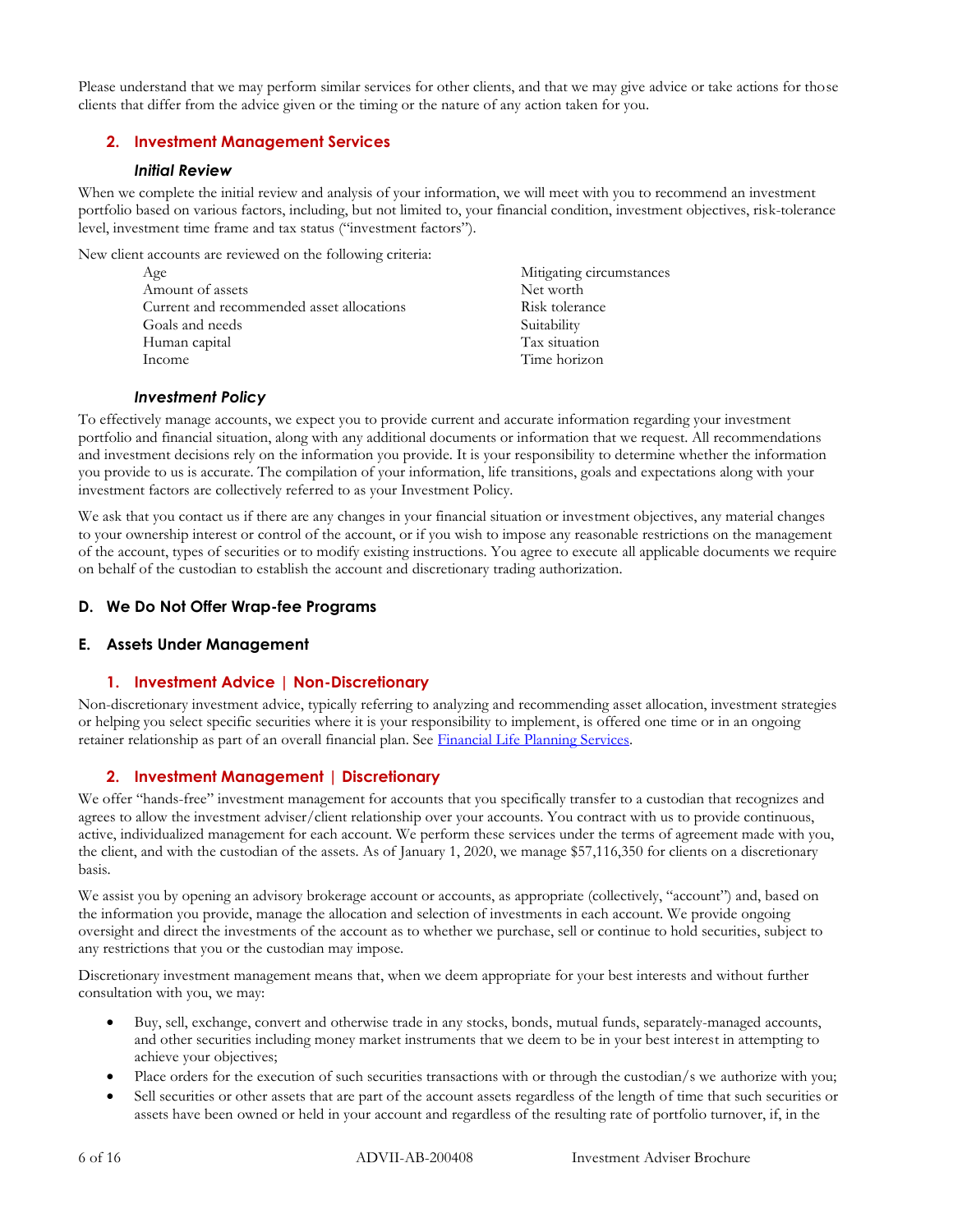exercise of our sole discretion and judgment, we believe such sale(s) are consistent with your investment and financial objectives.

• Allocate and re-allocate assets among outside managers and to hire or terminate services with outside managers.

Please understand that we may perform advisory and/or asset-management services for other clients, and that we may give advice or take actions for those clients that differ from the advice given or the timing or the nature of any action taken for your accounts. In addition, we may, but are not obligated to, purchase, sell or recommend the purchase or sale of any security that the firm or any of our representatives or affiliates may purchase or sell for our own accounts or the account of any other client. Please also understand that cash waiting to be invested or re-invested may be invested in cash balances or money market funds within the account.

When you appoint us as your investment manager and attorney-in-fact, you are granting discretionary authority over your account/s. The discretionary nature of the relationship does not create any restriction or limitation on you to exercise ownership rights to your assets, including the right to withdraw assets from the account on reasonable notice to our office. Reasonable notice might simply mean the number of days necessary to settle a trade-request and make the cash available to you.

## **Item 5 Fees and Compensation**

We are compensated from fees that clients ("you," "your") pay by check or by a deduction from your investment accounts. You pay us for developing and monitoring your financial plans, which may involve coaching related to financial behavior, selecting appropriate financial and insurance products, or other financial advisory services. If you want us to manage your investments as a separate service or as a result of financial life planning advice, we require that you initial and sign a separate section of a Financial Services Agreement ("agreement," "engagement") that outlines clearly what fees will be charged and how they are paid for each service we offer.

## **A. Advisory Fee Structures**

## **1. Financial Planning: One-time or Ongoing Fee Options**

Financial Planning fees may be negotiated on a one-time, project basis ("flat fee" for specific services or deliverables) or on an ongoing or periodic basis, often called a retainer. We reserve the right at our sole discretion to offset, waive, or otherwise set aside our right to collect any fee, in whole or in part, that we would be entitled to under the Financial Services Agreement.

You may engage our firm on a one-time or ongoing basis in the following manner:

**On an hourly basis**, *typically for an investment of \$200 per hour*, we address your specific financial questions and concerns with verbal and/or written analyses and recommendations;

**On a one-time, project basis**, we calculate the total expected number of hours to complete a basic or comprehensive financial plan. After the free initial consultation, we will provide a written proposal for approval based on the complexity of your situation and the number of specific areas of concern:

- A Basic Financial Plan consists of a financial overview that assists you to become aware of life transitions and to develop goals. We gather process and analyze data; and offer verbal and written recommendations for consideration. The scope is limited typically to Cash Flow Management and one or more areas of financial concern. *This investment in your financial future typically ranges up to \$2,400;*
- A Comprehensive Financial Plan builds on the Basic Financial Plan with written analyses of each recommendation, and the development of a comprehensive action plan that addresses all six financial planning areas. For example, if your main concern is Retirement Planning, this specific area of concern is analyzed from a cash-flow, investment, retirement accumulation, distribution, tax, risk and estate planning perspective. *Such an investment of yours and our time typically ranges from \$2,500 to \$10,000 depending on complexity.*

**On an ongoing, periodic or retainer basis** typically involves a schedule of meetings and activities to monitor the implementation of the basic or comprehensive plan including an annual plan update as life circumstances change. Ongoing planning fees typically are considered separate and apart from investment management fees although, subject to a complete listing of the services offered, may be all-inclusive. We provide you with a written estimate of the fees for services in the Financial Services Agreement, which you authorize before initiating the service.

We require advance deposit of up to one-half of the estimated fee before starting a financial life plan or analysis. The maximum advance deposit will not exceed \$500. In the event you change your mind and want to terminate the agreement, we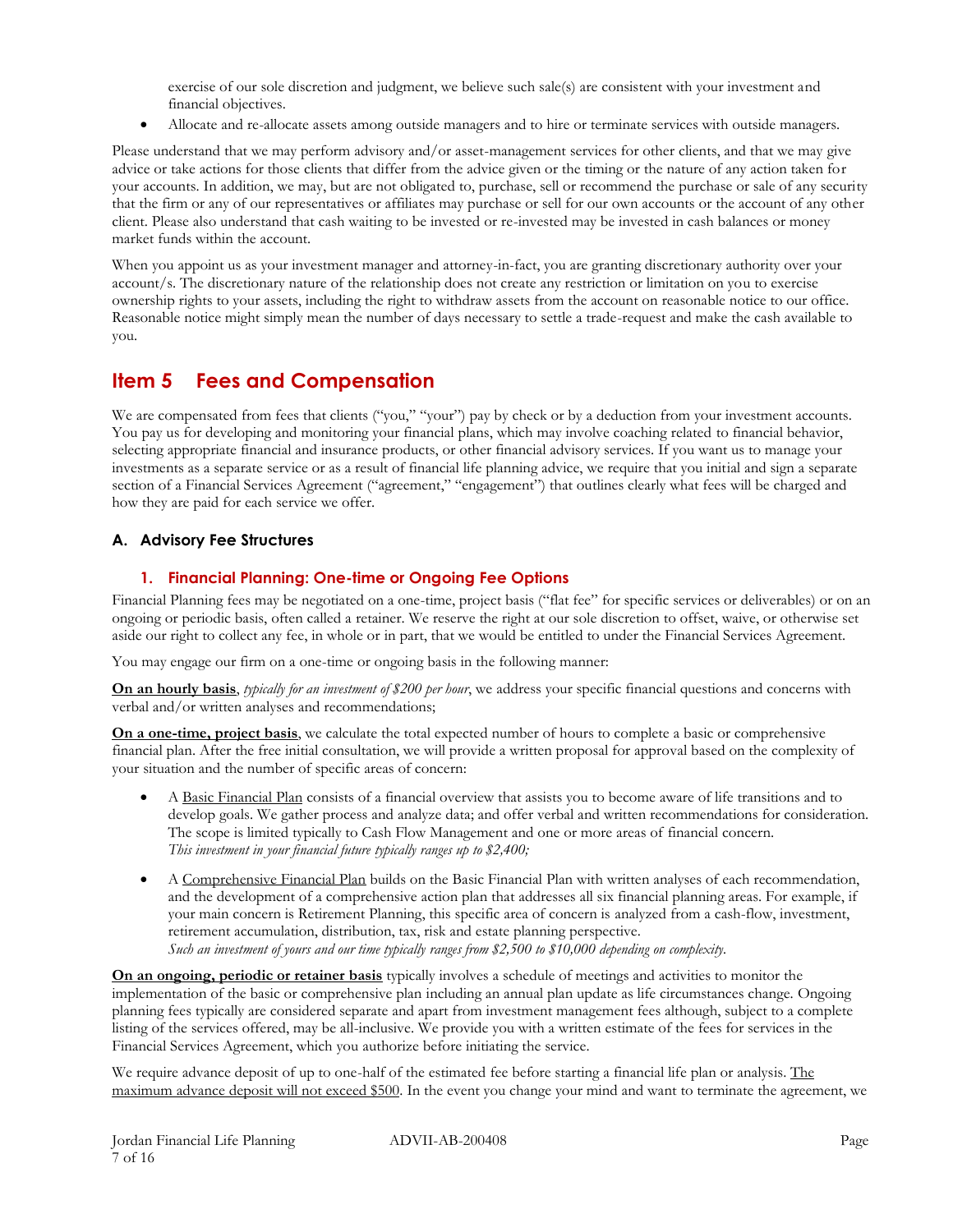will return to you any fees collected but not yet earned. Fees for financial planning services we provide may be more or less than those for comparable services offered elsewhere.

## **2. Investment Management Fees**

Fees for Investment Management Services are calculated as a percentage of assets under management ("AUM"), based on the market value of the assets in the managed account on the last trading day of each quarter and are collected in advance. The value of all securities traded on any national securities exchange will be the closing price of those securities on the principal market on which those securities are traded on the date they are to be valued. Any other securities or investments comprising the assets will be valued in a manner we believe in good faith to reflect the fair market value of such securities as of that date.

#### <span id="page-7-0"></span>**B. Investment Management Fee Schedule and Payment Options**

Generally, fees for investment management are calculated as follows:

- i. Portfolio Set-up Fee \$250.00 (negotiable based on whether initial portfolio analysis was included in a one-time or ongoing financial planning engagement); and
- $\underline{\text{ii}}$ . Tiered fee structure (% applies to each tier under management):

| Portfolio Value                 | <b>Annual Fee as Percentage of AUM</b> |
|---------------------------------|----------------------------------------|
| First \$500,000.00 <sup>†</sup> | $1.00\%$                               |
| Next \$500,000.00               | $0.75\%$                               |
| Next \$1,000,000.00             | $0.60\%$                               |
| Next \$2,000,000.00             | $0.45\%$                               |
| Over \$4,000,000.00             | $0.25\%$                               |

We have the right to change our fees on 30 days' advance written notice to you.

You authorize us to request from the custodian and deduct one-fourth of the annual management fee directly from your account five (5) days after quarter-end. You may arrange to pay by check upon invoice. You also authorize Jordan Financial and custodian to sell money-market shares and then securities, in that order of preference, if sufficient cash balances are not available in the account at the time the fee is debited.

We retain the discretion and the right to waive, offset, or set aside our interest in the collection of any fee due, in whole or in part, to which we would otherwise be entitled. You may negotiate all fees with us. Please understand that advice and/or investments may be available from other firms at a higher or lower overall cost.

## **C. Additional Fees and Charges**

Portions of your portfolio may be invested in mutual funds. Mutual funds compensate their investment managers, who are responsible for the day-to-day operations and investment decisions of their funds. This internal advisory fee reduces the daily net asset value of the fund shares. You acknowledge the existence and payment of these internal fund advisory fees and other expenses applicable to mutual funds, or trading costs associated with stocks and exchange-traded funds (ETFs), and understand that these costs are in addition to the management fees you pay to us. We also will make you aware of fees involved if an outside manager is used.

Brokerage firms and custodians also may charge additional fees or expenses for opening, maintaining, trading or closing accounts. See also Item 12 [Brokerage Practices.](#page-10-0)

## **D. Refund of Fees You Pay in Advance**

If you pay financial planning fees in advance (no more than \$500 is required for the ensuing quarter) and you terminate the advisory contract before work is completed, then we will refund the portion of your fee that remains unearned after calculating actual work we performed at the rate of \$150 per hour.

We deduct investment management fees, based on assets under management, from investment accounts at the beginning of the quarter. If you terminate our services after fees are paid, we will refund the portion of your fee that remains unearned based, pro rata, on the number of days remaining in the quarter.

## <span id="page-7-1"></span>**E. Sales or Service Commissions**

In the context of financial planning recommendations, if appropriate, we may refer to financial or insurance products such as long-term care, disability and life insurance and immediate annuities where the cost of retaining risk is higher for your financial

<sup>†</sup> When aggregate account value exceeds \$50,000.00, then this rate applies also to the first \$50,000.00.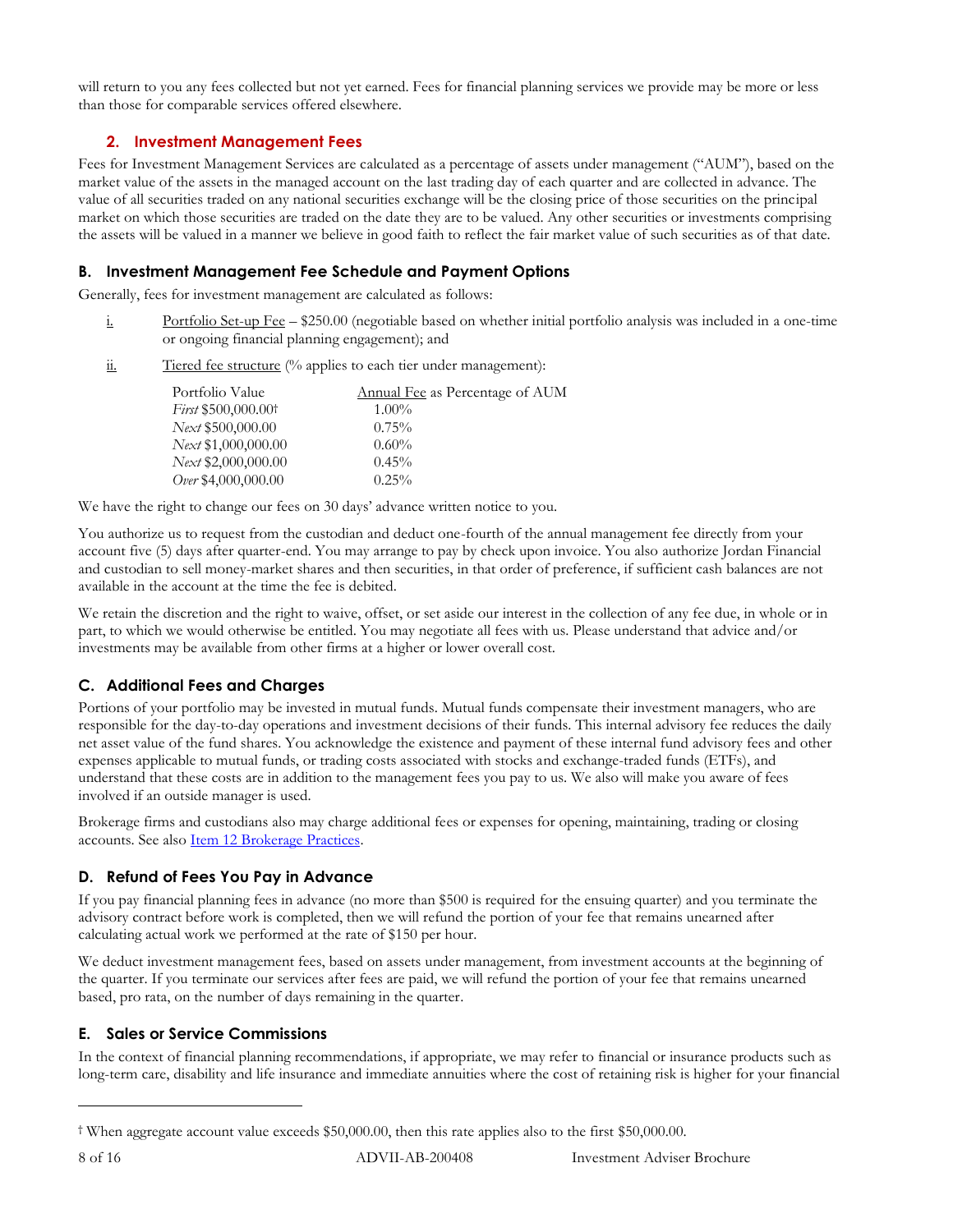situation than the cost of sharing the financial, morbidity or mortality risk, respectively. Typically, these products are distributed through agents of insurance companies or independent insurance brokers for a commission. When there is a financial incentive (commission) to recommend a product, there is an inherent conflict of interest.

Our financial planners choose to retain insurance licenses to keep up with the latest trends and industry developments. It is our understanding that, in some states, even talking about or recommending insurance products as part of an overall financial plan requires the maintenance of insurance licenses. We seek to avoid conflicts of interest with regard to insurance or investment product sales by referring insurance business to your agent or to other trusted brokerage sources without monetary incentive. In any case, we will disclose any potential conflicts of interest as the situation dictates.

Within managed investment accounts, we may direct the purchase mutual funds on your behalf, which are "no load," "loadwaived" or "institutional shares." If service commissions, such as 12b-1 fees, are paid by mutual funds companies, they are paid to the custodian for the right to be on their platform. We are compensated only with investment management as outlined o[n page 8.](#page-7-0)

You have the option to accept our recommendations to purchase particular investment or insurance products through brokers or agents that are not affiliated with us. We are not affiliated with any broker, registered representative or agent.

## **Item 6 Performance-Based Fees and Side-By-Side Management**

Our compensation will not be based on a share of any capital gains on or capital appreciation of your investment accounts, or any portion of your funds. This method of charging fees does not apply to our advisory practice because it might otherwise create a conflict of interest between your level of risk tolerance and a firm's desire to maximize performance quickly.

## **Item 7 Types of Clients**

We primarily provide investment management services, investment advice and financial-planning services to individuals, however, occasionally and incidentally, we offer advice regarding trusts, estates, small-businesses, charitable organizations, and other entities owned or controlled by individuals.

We do not require a minimum net worth, income or account size for you to contract with us for financial planning services. This applies also to investment management services, although we reserve the right to direct you to other providers if we determine that it is not time-efficient or cost-effective for you to open accounts with us for account-sizes less than \$50,000. In addition, we reserve the right not to accept particular financial planning or investment management engagements if we do not have the specific expertise required and the client would be better served by a service provider specializing in that subject niche.

## **Item 8 Methods, Strategies and Risks**

## **A. Methods of Analysis and Investment Strategies**

We use fundamental and technical analysis of securities in providing investment advice to you. Research resources include but are not limited to financial newspapers and magazines, research materials prepared by unaffiliated third parties, corporate rating services and annual reports, prospectuses, filings with the US Securities and Exchange Commission, company press releases, information on the internet and similar materials.

We also consult with other investment managers and industry professionals regarding investments and investment strategies that are under consideration.

We use computer software that we have licensed from outside vendors to help us create financial plans and to assist in consulting, developing account reports, asset-allocation models, risk-tolerance profiles, portfolio analyses, historical investment reports and similar resources. We typically use investment strategies that include long-term purchases. Subject to your needs and goals, we may include short-term purchases where securities are bought and sold within a year, active trading where securities are bought and sold within 30 days, margin transactions and options writing, including covered options or spreading strategies.

## **B. Expected Risks vs. Unusual Risks**

Although many people define risk as the potential to lose money, investment risk typically is a measure of volatility or variability of returns from an expected outcome, such as a market benchmark. That risk or deviation can be positive or negative, and is related to the idea that to achieve higher long-term returns, an investor must accept higher short-term volatility.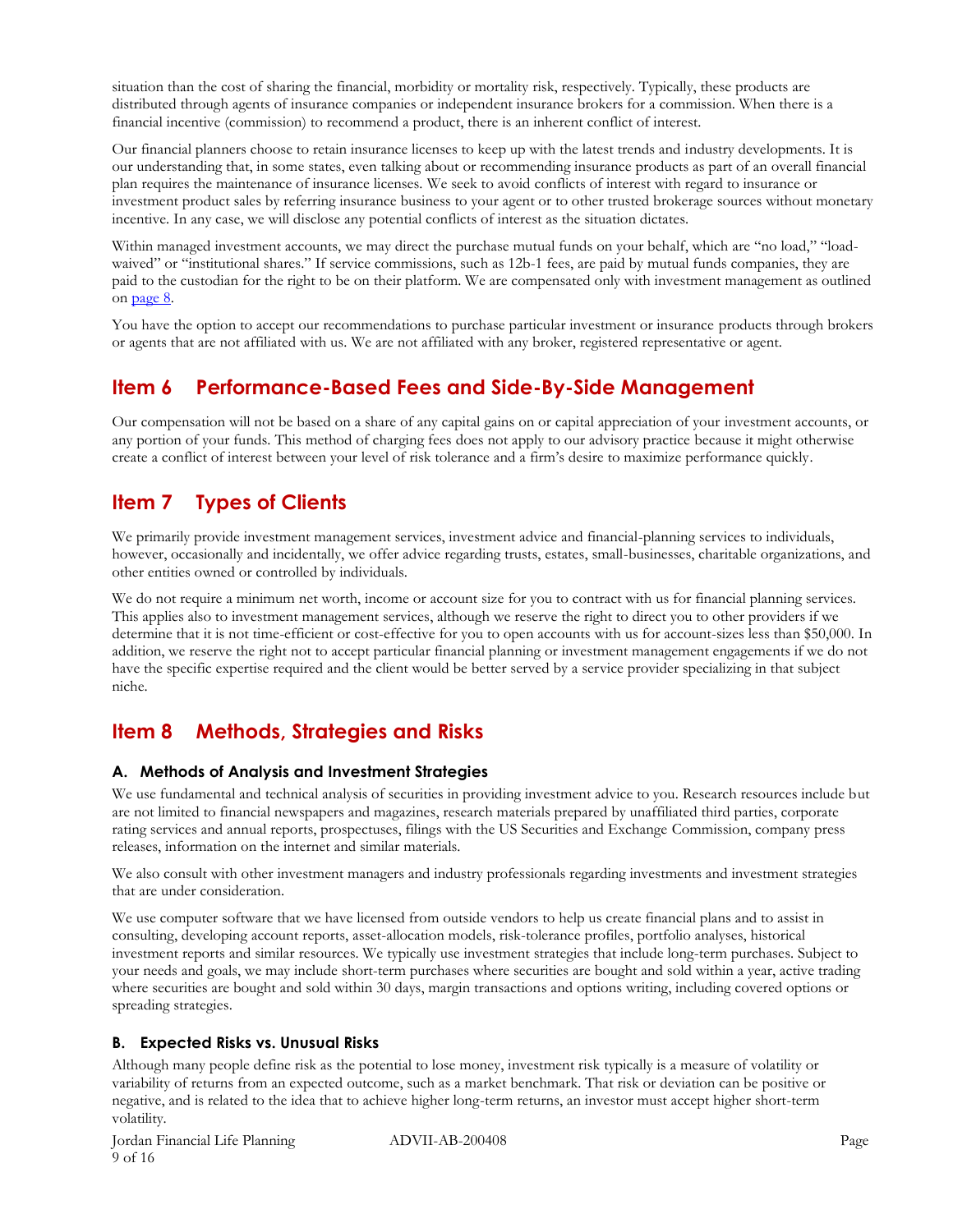Inherent in our investment management task is to match the level of risk of a particular diversified portfolio to the risk tolerance indicated by your financial circumstances and your propensity or capacity to accept risk to meet your goals. Any investment in securities involves some measure of risk, no matter how large or small, and you should be prepared to accept an appropriate level of risk that seeks to achieve your goals.

If, as part of your investment policy, you request short-term purchases, active trading, margin transactions or options writing, the risk of losses are compounded by the increased cost of trading and potential taxable events. Our policy is to educate and disclose to you as many types of risks that are known by the investment strategy we employ on your behalf.

## <span id="page-9-0"></span>**C. Types of Investments**

We may include the following investments, without limitation, in your accounts: exchange-listed and over-the-counter stocks, corporate debt, commercial paper, FDIC-insured certificates of deposit, US-government securities, options contracts on securities, limited partnerships, real estate investment trusts, unit investment trusts, open- and closed-ended mutual funds, exchange-traded funds and exchange-traded notes. We direct the investments within variable life insurance and annuity contracts only on a non-discretionary basis as part of an ongoing financial planning engagement.

## **Item 9 Disciplinary Information**

There are no legal or disciplinary events or actions by any state, federal or self-regulatory authority, actual or pending.

## **Item 10 Other Financial Industry Activities and Affiliations**

Independent Wealth Management LLC is a Wisconsin- and Illinois-registered investment advisory firm, doing business as Jordan Financial Life Planning. The investment adviser representatives retain insurance licenses to advise clients regarding risk management and other areas of their financial plans that involve life, health, disability, and/or long-term-care insurance. Please see [Sales or Service Commissions](#page-7-1) for discussion of avoiding potential conflicts of interest.

The firm, our investment adviser representatives and employees are not registered or affiliated with nor have any relationship or arrangement with any broker-dealer, municipal securities dealer, government securities dealer, investment company or other pooled investment vehicle, other investment adviser or financial planner, futures commission merchant, commodity pool operator, commodity trading adviser, bank or thrift, accountant or accounting firm, lawyer or law firm, insurance company or agency, pension consultant, real estate broker or dealer, or sponsor of limited partnerships.

If, as part of financial planning recommendations and related investment advice, we recommend or help you select other investment advisers or insurance representatives, we do not receive compensation directly or indirectly from those advisers or agents. We regularly attend continuing education events offered by Northern States Brokerage to keep up insurance licenses and hear the latest industry trends.

The officers are active members of the Financial Planning Association, a membership organization for the financial-planning community. In addition, membership is maintained in the Racine-Kenosha Estate Planning Council.

## **Item 11 Code of Ethics, Participation or Interest in Client Transactions and Personal Trading**

## **A. Code of Ethics**

Jordan Financial Life Planning provides financial planning and investment advice. As an independent company, the firm does not tie advice or services to the sale of commission-based financial products or other hidden remuneration sources. The feeonly model is designed to bring value to the client relationship with a commitment to high standards of professionalism consistent with fair compensation for value received.

Through the way that we are organized and compensated, we intend to work with you and make recommendations that are in your best interests (acting as fiduciaries). We strive to eliminate or minimize the possibility or appearance of conflicts of interest between our advice and any advantage or personal gain by any associates of the firm. In any case, we commit to disclose even the appearance of a conflict of interest and comply with all federal and state securities laws.

We strive to abide by the following principles in all dealings with clients:

| Integrity   | in doing what is right and just.                              |
|-------------|---------------------------------------------------------------|
| Objectivity | to offer impartial decisions and independent recommendations. |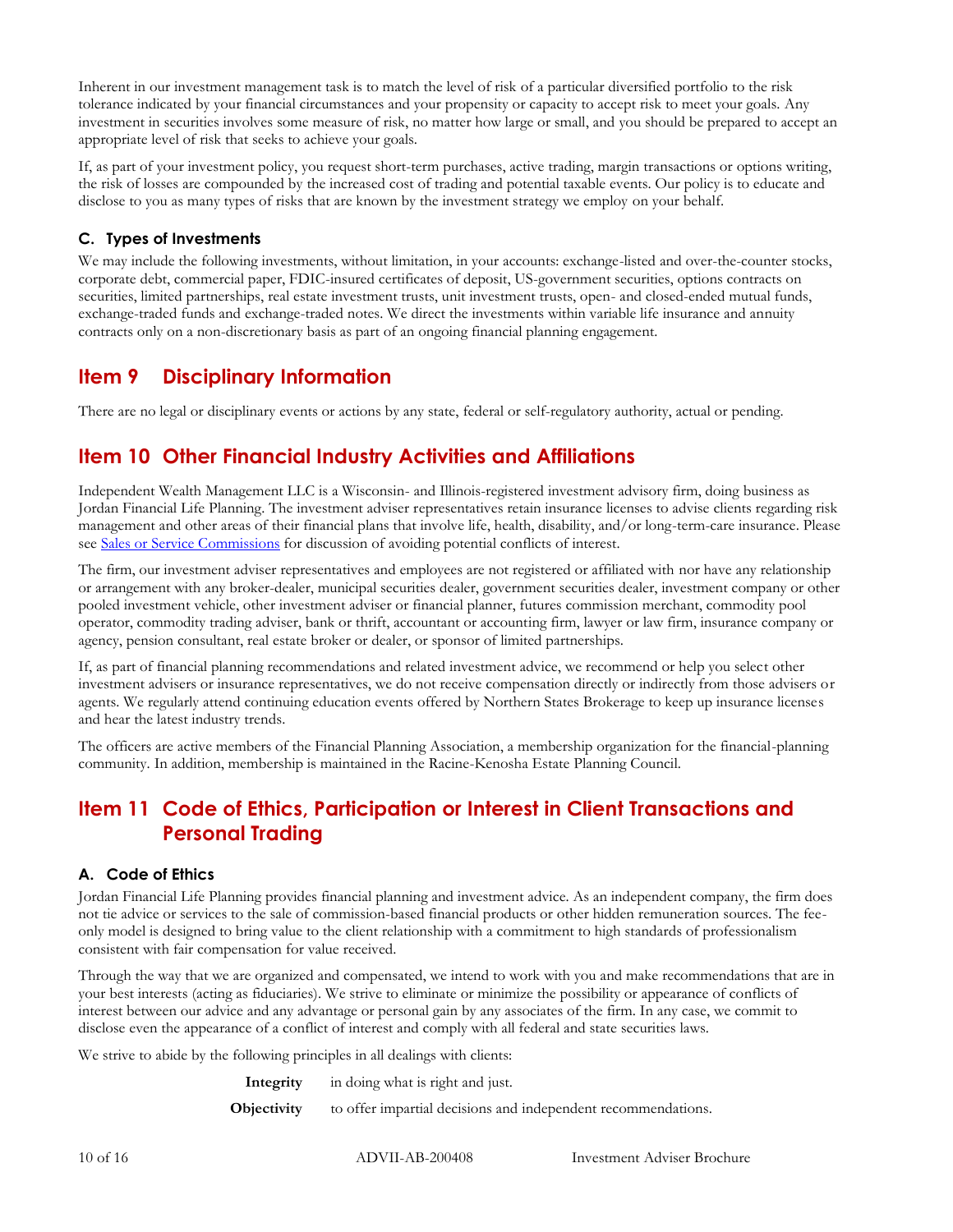| Competence      | in continually upgrading our skills and knowledge and consulting with<br>others when needed. |
|-----------------|----------------------------------------------------------------------------------------------|
| <b>Fairness</b> | in disclosing any possible conflicts of interest.                                            |
| Confidentiality | in keeping your information secure and private.                                              |
| Professionalism | in treating every person with dignity, courtesy and respect.                                 |
| Diligence       | in providing services in a reasonably prompt, suitable and thorough<br>manner.               |

#### **B. Participation or Interest in Client Transactions**

We do not act as a principal (recommending trades that we have a material financial interest) in any securities transactions for clients. Our firm generally does not buy or sell securities for itself that it recommends, buys or sells for its clients. However, advisers may buy, sell or hold securities in their personal accounts that they also recommend, buy or sell for their clients. When advisers are placing transactions for the same security in a client account and into their personal account, client transactions are placed for execution ahead of any personal transactions. Alternatively, we seek to eliminate any advantage in pricing over client transactions by employing aggregate trading to achieve best execution.

## **C. Personal Trading**

We require all advisers and personnel to report personal securities transactions and holdings quarterly if they are held outside the firm and obtain pre-approval before directly or indirectly acquiring beneficial ownership in any initial public offering or in a limited offering of a security. We maintain records of personal transactions and holdings held within the firm's investment management platform.

## <span id="page-10-0"></span>**Item 12 Brokerage Practices**

#### **A. Conflicts of Interest** *re* **Broker-Dealer for Client Transactions**

While we do not require it, we recommend that you allow us to execute transactions through a custodial relationship with Schwab Institutional ("Schwab"), a division of Charles Schwab & Co., Inc. for purposes of aggregating trades, minimizing costs and having immediate access to information regarding trading activity. Investor Checking accounts are maintained by Charles Schwab Bank N.A., an affiliate of Charles Schwab & Co., Inc. and often are linked to client brokerage accounts as an added service. Using Schwab may cost slightly more money to complete buy/sell transactions if you choose paper-delivery of shareholder documents.

We reserve the right to select the account custodian to represent your best interest. We place investment accounts in the custody of Schwab because of the favorable pricing structure available to clients of independent investment advisers. Schwab generally does not charge you separately for custody but is compensated as the custodian through service commissions paid by mutual fund companies or transaction-based fees for securities trades that are executed through or settled at Schwab. These costs are disclosed in each fund prospectus and are not over and above the net fund expenses published.

As noted below, we receive certain services from Schwab that may create a potential conflict of interest when Jordan Financial refers clients to Schwab. These services are sometimes referred to as "soft dollar" arrangements in that, due to the volume of assets we hold at Schwab (rather than for specific account sizes), there is an advantage to our business and to you for us to use the services offered by Schwab. We might otherwise have to produce or pay for separate research, technology, products or services.

Schwab's services to us are offered also to you through online account access and include brokerage, custody, proprietary and third-party research and access to mutual funds and other investments that otherwise are generally available only to institutional investors or would require a significantly higher minimum initial investment.

We use software from an unaffiliated company to assist in the development of financial modeling or plans, asset-allocation models and client portfolios. We receive discounted prices for certain investment-related software because of our relationship with Schwab Institutional, specifically, Morningstar Office Edition.

By contracting with us to manage your investments, you agree that any additional fees, charges or expenses resulting from maintenance of or trading within the account by the custodian will be your sole responsibility. We make every effort to minimize custodian trading costs by encouraging you to sign-up for electronic delivery of shareholder statements and confirmations, however, trading or other costs charged by the custodian remain your responsibility.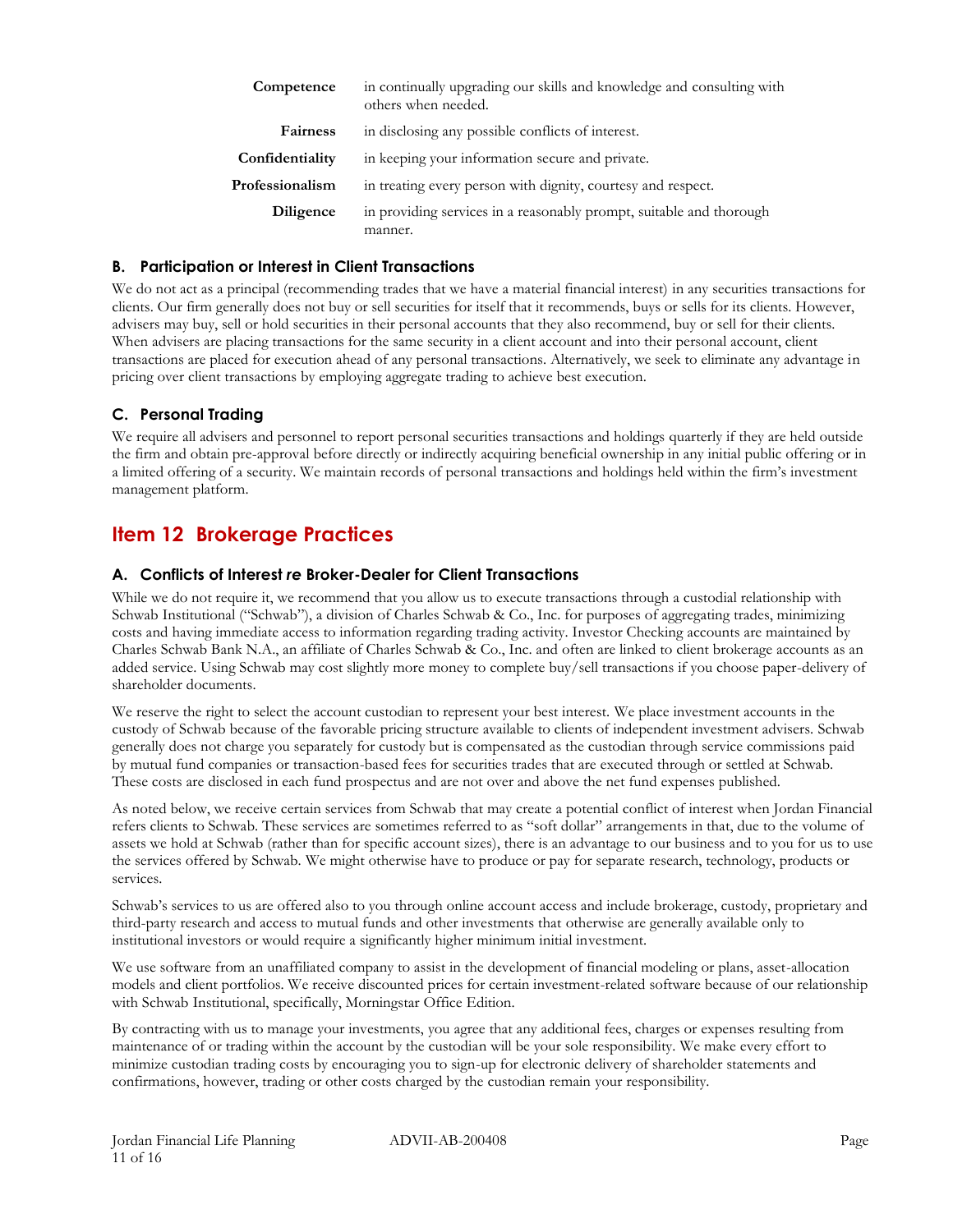We ask that you understand and agree that we may provide a copy of this agreement to the custodian as evidence of our authority to act on your behalf.

## **B. Client Referrals or Directed Brokerage**

We do not select brokerage arrangements based on an expectation of receiving client referrals.

If you choose, we will work with your existing brokerage relationships. In so doing, we may be unable to achieve the most favorable execution of your transactions. In this case, you may pay more for brokerage services, so we would prefer to help you complete due diligence on direct brokerage arrangements and mutually base the decision on the most favorable execution and pricing of your transactions. Primary factors for selecting an outside broker or custodian include a combination of competitive costs and high-quality execution of trades on your behalf.

## **C. Aggregate Orders or Block Trading**

Whenever we pool buying or selling decisions into a block of trades, we will seek to allocate portfolio transactions equitably among the applicable accounts. In making such allocations between accounts, we will consider the respective investment objectives, current securities positions, the availability of cash for investment and similar factors based on our best judgment under the circumstances.

We may aggregate purchases or sales of securities and allocate such trades among more than one account. Aggregation or block trading generally reduces the possibility of multiple prices for trades executed for multiple accounts. When an aggregated purchase or sale order is only partially filled, we will allocate on either a pro rata or random basis among clients participating in the order.

## **Item 13 Review of Accounts**

## **A. Ongoing Review**

For investment management accounts, we agree to monitor the assets in your account, and to purchase and/or sell securities on a discretionary basis according to the terms and conditions of the authorizing document(s) that you signed and initialed when opening the account, and consistent with your investment factors. We further agree to contact you no less than annually, and more frequently at your request, to review the account and to determine whether any changes have occurred in your investment factors. Either investment adviser representative may conduct these review appointments and monitor your accounts.

We intend that each account is reviewed on a continual and ongoing basis, particularly as it relates to market conditions, business cycles, cash positions, asset-allocation trends and relationship to your stated objectives and investment policy statement. We are available for in-office or telephone reviews of your accounts on request. During these meetings, we review investment performance relative to your risk tolerance, target vs. actual asset allocation, as well as any changes or pending changes in your financial and life situations that may require adjustments to your current investment strategy.

For financial plans, if so contracted, we will monitor investments, spending and cash flow, based on the implementation plan that we mutually agree on.

The custodian, e.g. Schwab, according to the terms of its account agreements, will send you written account statements, typically on a monthly basis. We also will send you a quarterly or annual account report, depending on the size of your account; that summarizes portfolio positions and performance. Monthly reports from the custodian will contain a description of all of the activity in the account during the preceding month, including all transactions made on behalf of the account, all contributions and withdrawals you made, all fees and expenses we charged to the account, the identification of each security within the account, and the value of the account at the beginning and end of the period.

You agree to promptly contact us if you identify any error or have any questions or concerns about the contents of any account statements. We have ongoing access to information that Schwab provides to you as clients.

## **B. Conditions for Managing Accounts**

To effectively manage accounts, we expect you to provide current and accurate information regarding your investment portfolio and financial situation, along with any additional documents or information that we request. All recommendations and investment decisions rely on the information you provide. It is your responsibility to determine whether the information you provide to us is accurate.

We ask that you contact us if there are any changes in your financial situation or investment objectives, any material changes to your ownership interest or control of the account, or if you wish to impose any reasonable restrictions on the management of the account or modify existing instructions. You agree to execute all applicable documents we require on behalf of the custodian to establish the account and the discretionary trading authorization.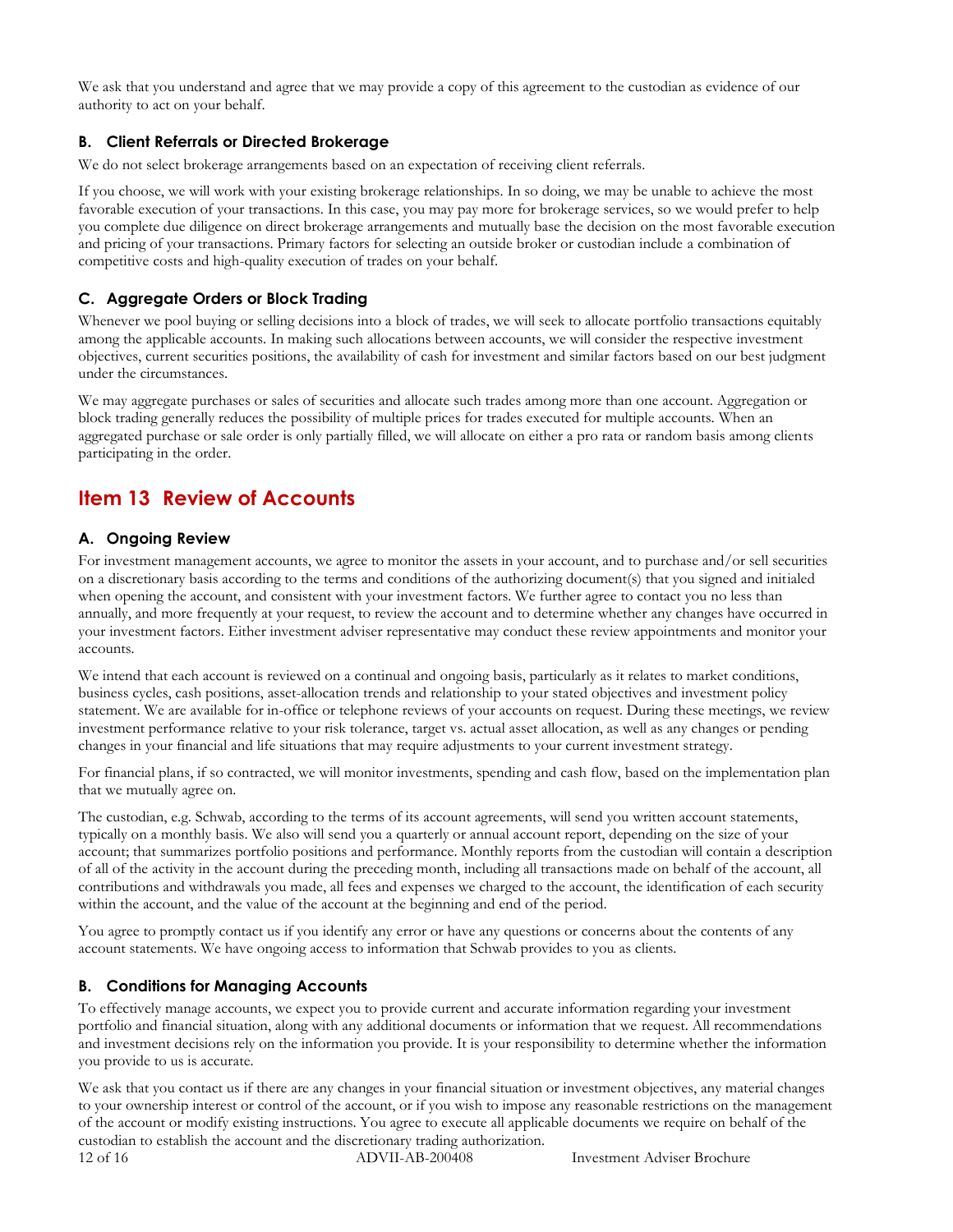## **Item 14 Client Referrals and Other Compensation**

We are compensated with fees for financial planning and investment management. We avoid the inherent conflicts of interest of being paid for the sale of financial products for commissions, bonuses or other compensation from third parties, including insurance companies and broker-dealers. *Should such a situation arise that we are aware of, we will disclose it to you.*

We do not enter into solicitation arrangements with any third-party, where we are required to pay a solicitor cash or non-cash referral fees, such as directed brokerage arrangements, nor do we pay referral fees to a fiduciary of an ERISA account.

We may incidentally receive "soft dollar" compensation in the form of return referrals in exchange for referring clients to outside, unaffiliated professionals such as tax accountants, attorneys, life coaches, insurance agents, or related services. We will disclose any such relationships to you, even if there is no *quid pro quo*.

## **Item 15 Custody**

Once we are aware of your investment factors and have determined with you an investment strategy suitable for you, we will help you open one or more accounts with a custodian. We will administer the paperwork needed to open accounts. We do not accept cash for deposit into accounts because this could be or give the appearance of being misunderstood, mislaid or, potentially, co-mingled with our assets.

We will not and do not take possession of or maintain custody of your funds or securities but will monitor the holdings within the account and make trades within the account according to the authority you grant us. Please understand that investments have the inherent risk of loss of principal amount invested and that we do not guarantee investment results. Therefore, assetmanagement services are generally suited for investors with long-term strategies who are not risk-averse over the short term.

## **Item 16 Investment Discretion**

We accept discretionary authority to manage securities accounts on behalf of clients. This authority is not a general power of attorney; it is limited to the specific account that is opened for that purpose. While this limited discretionary authority allows us to direct the investments, to buy or sell securities and certificates of deposit, or to hold cash, it does not allow us, without specific authorization from you, to direct disbursement of proceeds from your account to anyone other than yourself. You authorize our services as discretionary investment manager by signing a Financial Services Agreement and indicating the same on Schwab new account forms.

We will be a fiduciary, as that term is defined in the Employee Retirement Income Security Act (ERISA), when we render investment advice with respect to an ERISA plan, and do not accept or exercise any discretionary authority or control respecting the management or disposition of the assets of any ERISA plan.

We also will be a fiduciary, as that term is defined in ERISA, when we render investment advice to or accept or exercise any discretionary authority or control respecting the management or disposition of the assets of an ERISA plan.

## **Item 17 Voting Client Securities**

## **A. Proxy Voting**

We do not exercise voting authority with respect to securities held in your accounts. Rather, you are responsible for proxy voting. On request, we will offer suggestions or research as to proxy voting.

Your custodian will forward to you proxies or other solicitations directly to you. We generally receive duplicates in case you call our office for suggestions or questions about a particular solicitation.

## **B. Class Action Policy**

We will not act for you in any legal proceedings, including bankruptcies or class actions, involving securities either held or previously held in accounts or the issuers of such securities. Although we will not provide legal advice, from time to time we may provide you with our perspective on these matters and, if you so request, assist you in completing the proof of claim for an additional fee, based on our hourly rate. Your custodian is generally responsible for transmitting information regarding legal proceedings and submitting information regarding proof of claim on your behalf.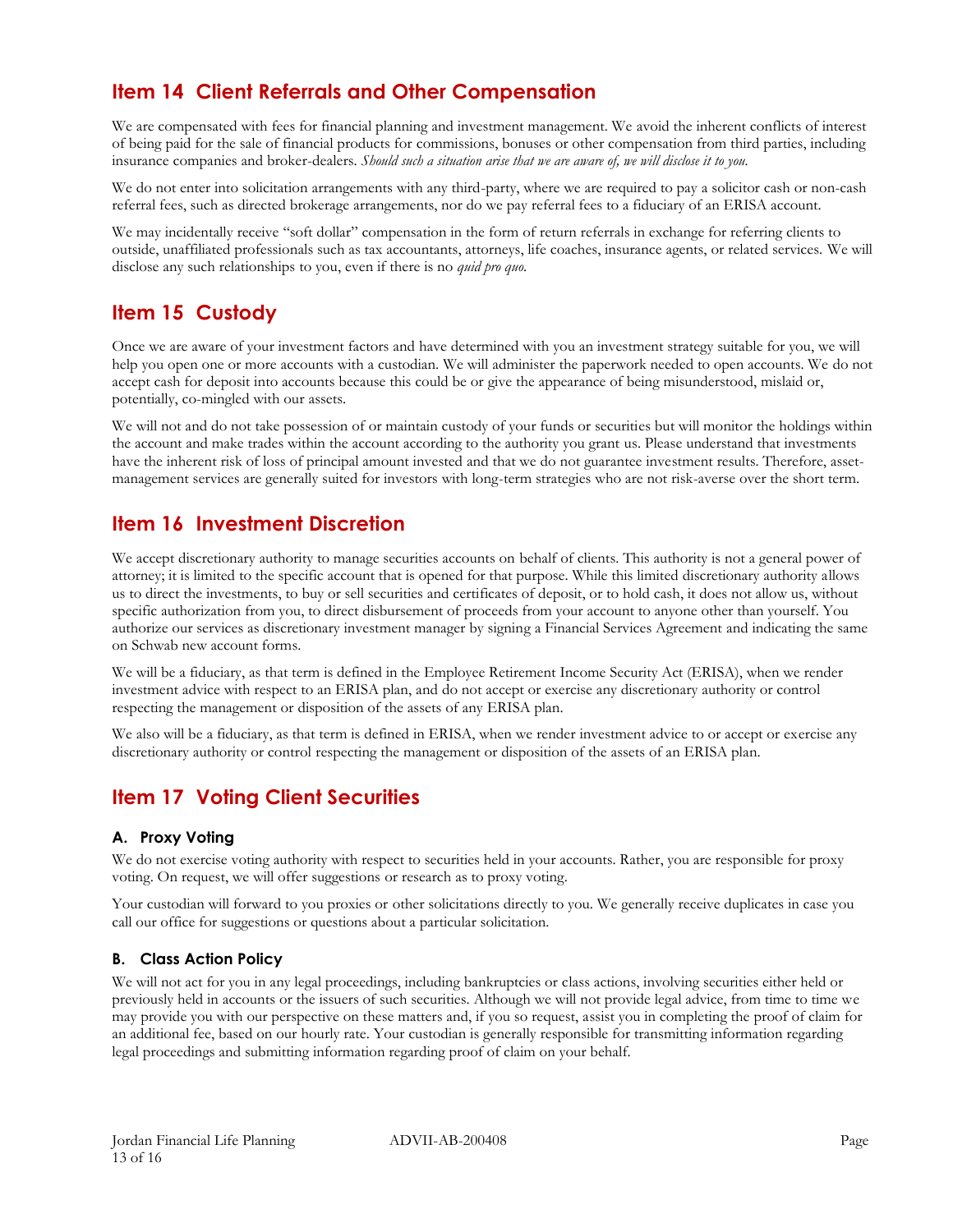## **Item 18 Financial Information**

We are not required to submit a financial statement for the following reasons:

- We do not have custody of your assets;
- We limit prepayment of fees to no more than 3 months in advance and less than \$500; and
- We have not been the subject of a bankruptcy petition at any time.

## **Item 19 Requirements for State-Registered Advisers**

## **A. Principal Executive Officers and Management Persons**

**David P. Jordan** is President, Chief Executive and Compliance Officer, and Managing Partner of Independent Wealth Management LLC. Mr. Jordan earned his Bachelor of Theology degree from Luther Seminary in Adelaide, Australia, in 1983. He entered the financial services profession in 1993, working for Aid Association for Lutherans (later known as Thrivent Financial for Lutherans) as a Financial Consultant until 2005. He founded Jordan Financial Life Planning with his business partner, Terry Backmann, in 2005, with the firm taking its form as a limited liability company under the laws of Wisconsin in 2007 as Independent Wealth Management LLC.

Mr. Jordan holds the professional designations of CERTIFIED FINANCIAL PLANNER™ (2001); Chartered Financial Consultant® (1999); Chartered Life Underwriter® (1999). He is registered with the Financial Industry Regulatory Authority (FINRA) as an Investment Adviser Representative of Jordan Financial Life Planning.

**Terry L. Backmann** is Vice President, Chief Operations Officer, and Managing Partner of Independent Wealth Management LLC. Ms. Backmann earned a Bachelor's Degree in Journalism and Communications from the University of Wisconsin-Oshkosh in 1978. She has completed studies towards a Master of Business Administration Degree through Keller Graduate School of Management in Milwaukee, WI. Ms. Backmann entered the financial services profession in 2004, working for Thrivent Financial for Lutherans as a Financial Associate. She joined Mr. Jordan in 2005 to found Jordan Financial Life Planning, becoming a managing member of Independent Wealth Management LLC in 2007.

Ms. Backmann earned the professional designations of Chartered Financial Consultant® (2012); and Enrolled Agent (2012) who can represent taxpayers before the IRS. She is registered with FINRA as an Investment Adviser Representative of Jordan Financial Life Planning.

## **B. Other Active Businesses**

Apart from the investment advisory business, neither David nor Terry are actively engaged in another business, although both actively pursue hobbies outside of business hours, piano-playing and writing/editing books respectively.

## **C. Performance-based Fees**

We are not compensated for advisory services on a performance-basis. Such fee methods may create an incentive for an adviser to recommend investments that may carry a higher degree of risk to clients.

## **D. Arbitration or Other Proceedings**

Neither the firm nor any investment adviser representative have been involved in any arbitration claim, whether or not related to anything investment oriented. Nor have any civil, self-regulatory organization or administrative proceeding ever been brought.

## **E. Relationship with any other issuer of securities.**

Neither the firm nor any investment adviser representative has any relationship or arrangement with any issuer of securities.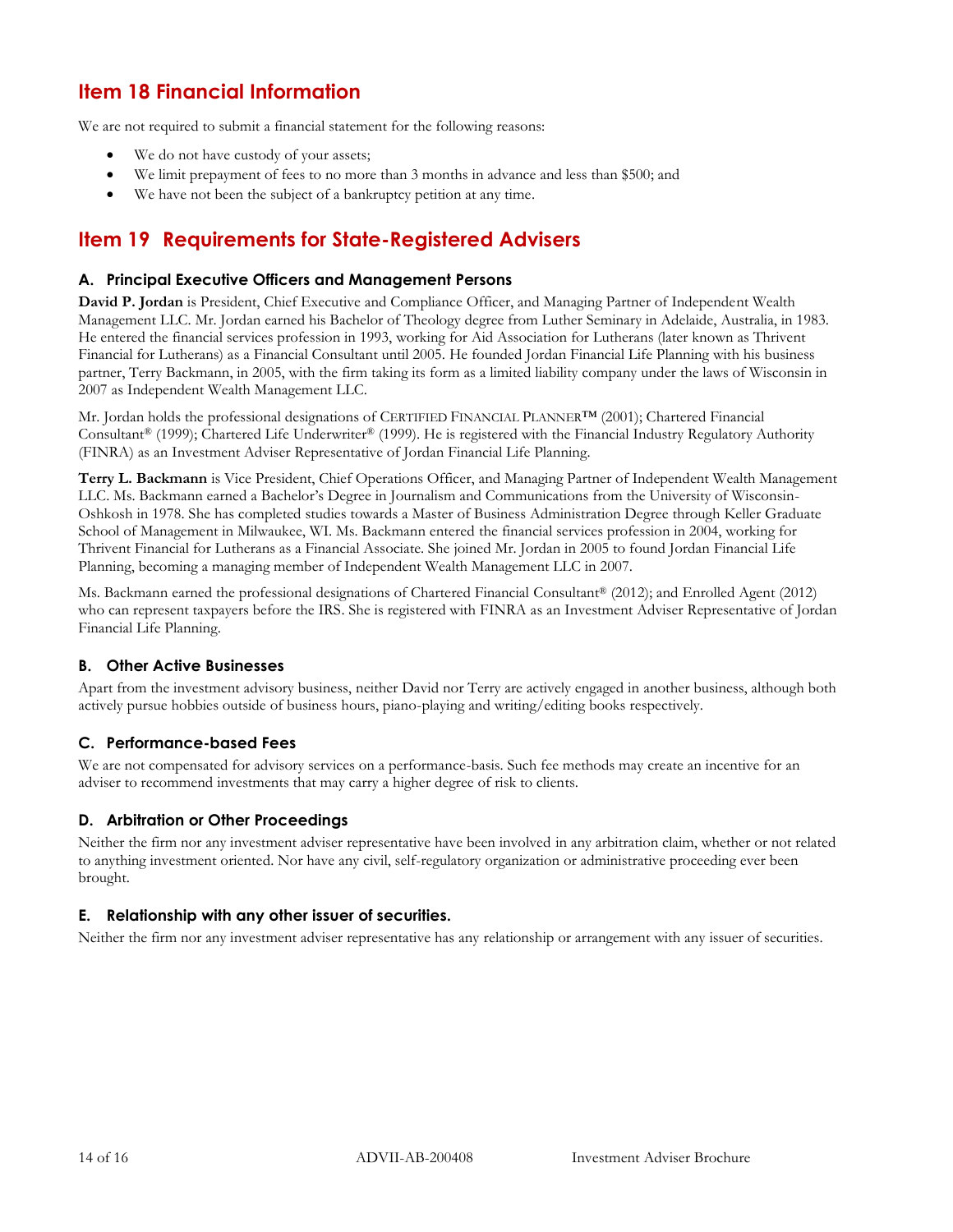# ADV 2B | Brochure Supplement | Personnel

## <span id="page-14-0"></span>**Item 1 Name and Address of Firm**

| Registered as<br>Doing business as (dba)<br>Central Records Depository | Independent Wealth Management LLC<br>Jordan Financial Life Planning<br>No. 146633  |
|------------------------------------------------------------------------|------------------------------------------------------------------------------------|
| Managing Members                                                       | David P. Jordan, CFP®, ChFC® and Terry L. Backmann, ChFC®, EA                      |
| Only place of business                                                 | Old Elm Executive Park<br>6123 Green Bay Road, Suite 260<br>Kenosha, WI 53142-2939 |
| Office Telephone                                                       | $(262)$ 656-1141                                                                   |
| Business Email                                                         | info@jordanfinancial.biz                                                           |
| Website                                                                | www.jordanfinancial.biz                                                            |
| Additional information                                                 | www.adviserinfo.sec.gov                                                            |

## **Item 2 Educational Background and Business Experience**

#### **F. Officers**

#### **David P. Jordan, CFP®, ChFC®**

President, Chief Executive, Compliance Officer, Managing Member

Born in 1959, Mr. Jordan earned his Bachelor of Theology

degree from the Lutheran Seminary in Adelaide, Australia, in. He entered the financial services profession in 1993, working for Aid Association for Lutherans (later known as Thrivent Financial for Lutherans) as a Financial Consultant until 2005. He founded Jordan Financial Life Planning with his business partner, Terry Backmann, in 2005, with the firm taking its form as a limited liability company under the laws of Wisconsin in 2007 as Independent Wealth Management LLC.

Mr. Jordan holds the professional designations of CERTIFIED FINANCIAL PLANNER™ (2001); Chartered Financial Consultant® (1999); Chartered Life Underwriter® (1999). He is registered with the Financial Industry Regulatory Authority (FINRA) as an Investment Adviser Representative of Jordan Financial Life Planning.

## **Terry L. Backmann. EA, ChFC®**

Vice President, Chief Operations Officer, Managing Member

Born in 1956, Ms. Backmann earned a Bachelor's Degree

in Journalism and Communications from the University of Wisconsin-Oshkosh in 1978. She has completed studies towards a Master of Business Administration Degree through Keller Graduate School of Management in Milwaukee, WI. Ms. Backmann entered the financial services profession in 2004, working for Thrivent Financial for Lutherans as a Financial Associate. She joined Mr. Jordan in 2005 to found Jordan Financial Life Planning, becoming a managing member of Independent Wealth Management LLC in 2007.

Ms. Backmann earned the professional designations of Chartered Financial Consultant® (2012); and Enrolled Agent (2012) who can represent taxpayers before the IRS. She is registered with FINRA as an Investment Adviser Representative of Jordan Financial Life Planning.